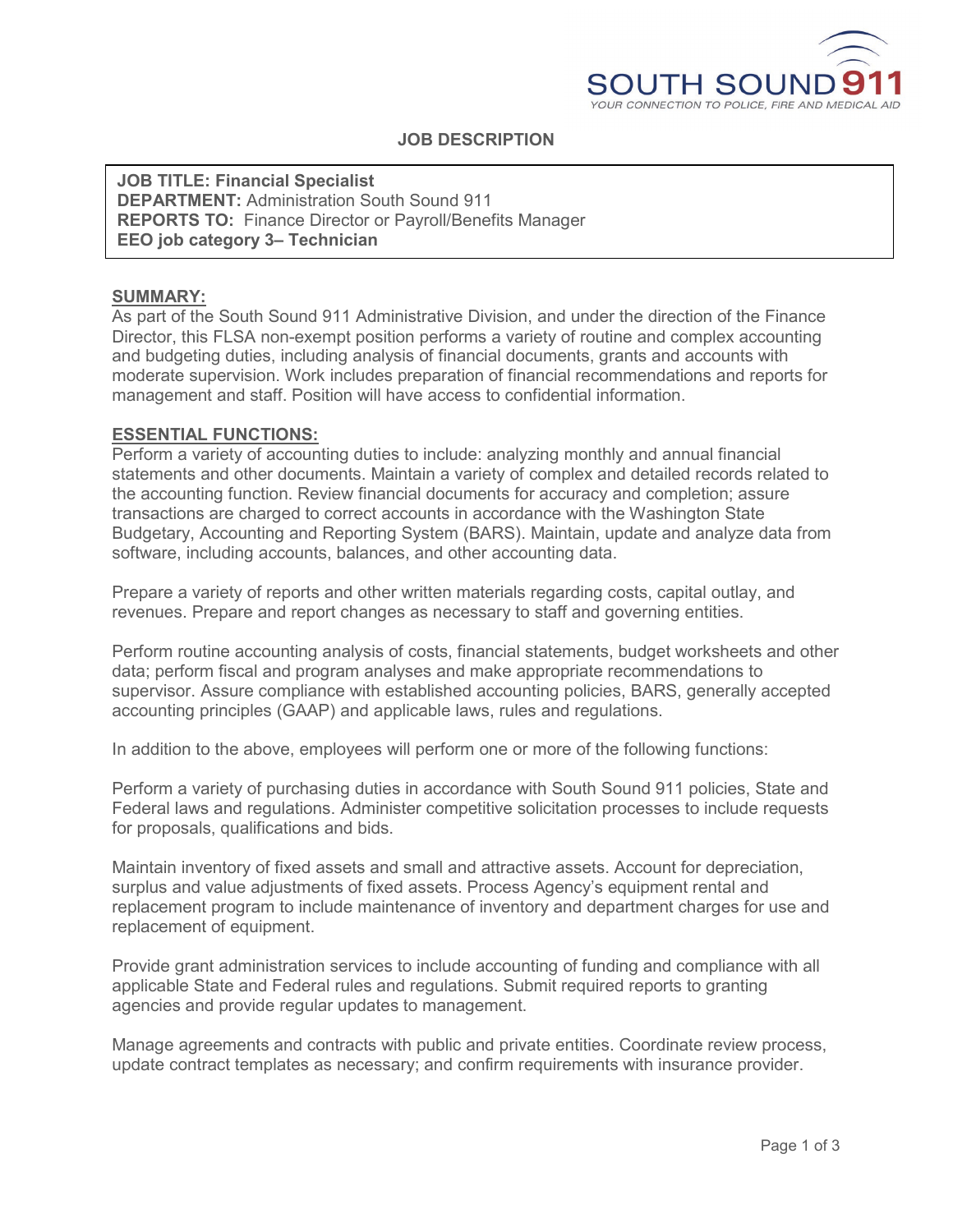Perform accounts payable duties to include verification of goods and/or services received, budget availability, budget approval and invoice processing. Perform accounts receivable duties to include creation of invoices and collection of funds. Review general ledger to assure accuracy of expenditure and revenue postings.

Perform a variety of complex accounting functions to include cash balancing, verification of outstanding liabilities and creation of general ledger journal entries and budget adjustments.

Perform timekeeping duties with timeliness and accuracy and in accordance with South Sound 911 policies and any negotiated labor contracts.

Update payroll accounting system as necessary due to addition, change or deletion of pay grades, hour types, positions, benefits, deductions and leave accruals. Perform audit of payroll activity to assure compliance with South Sound 911 policies and negotiated labor contracts; verify time entry. Research and resolve issues related to employee records, pay, time entry, leave, holidays and other absences.

## **REQUIRED ABILITY, KNOWLEDGE AND EXPECTATIONS:**

Understanding and application of Generally Accepted Accounting Principles, theories, concepts, and terms.

Knowledge of governmental accounting principles and practices, including Washington State BARS.

Read, interpret, explain, apply and follow applicable laws, codes, regulations, policies and procedures.

Provide training to other staff members as needed.

Work appropriately with confidential material and information.

Work with speed and accuracy.

Proficient with standard suite of Microsoft Office software and database applications.

Communicate efficiently and effectively both orally and in writing using tact, patience and courtesy.

Maintain cooperative and effective working relationships with others.

Analyze situations quickly and adopt an effective course of action.

Follow safety rules and regulations

Organize work with many interruptions and multiple tasks to meet schedules and timelines.

Add, subtract, multiply and divide quickly and accurately.

Perform limited clerical duties such as filing, duplications and word processing.

Perform record-keeping, report preparation and basic research methods and techniques.

## **QUALIFICATIONS:**

An equivalent combination to: graduation from four-year college or university with specialization in accounting, finance, business or related field and one year of professional payroll, accounting or budgeting experience. Experience in a governmental agency is preferred.

### **PHYSICAL REQUIREMENTS:**

The physical demands described here are representative of those that must be met by an employee to successfully perform the essential functions of this job. Reasonable accommodations may be made to enable individuals with disabilities to perform the essential functions.

While performing the duties of this job, the employee is regularly required to sit at a computer terminal, frequent walking both indoors and out; use hands to finger, handle, or feel and talk or